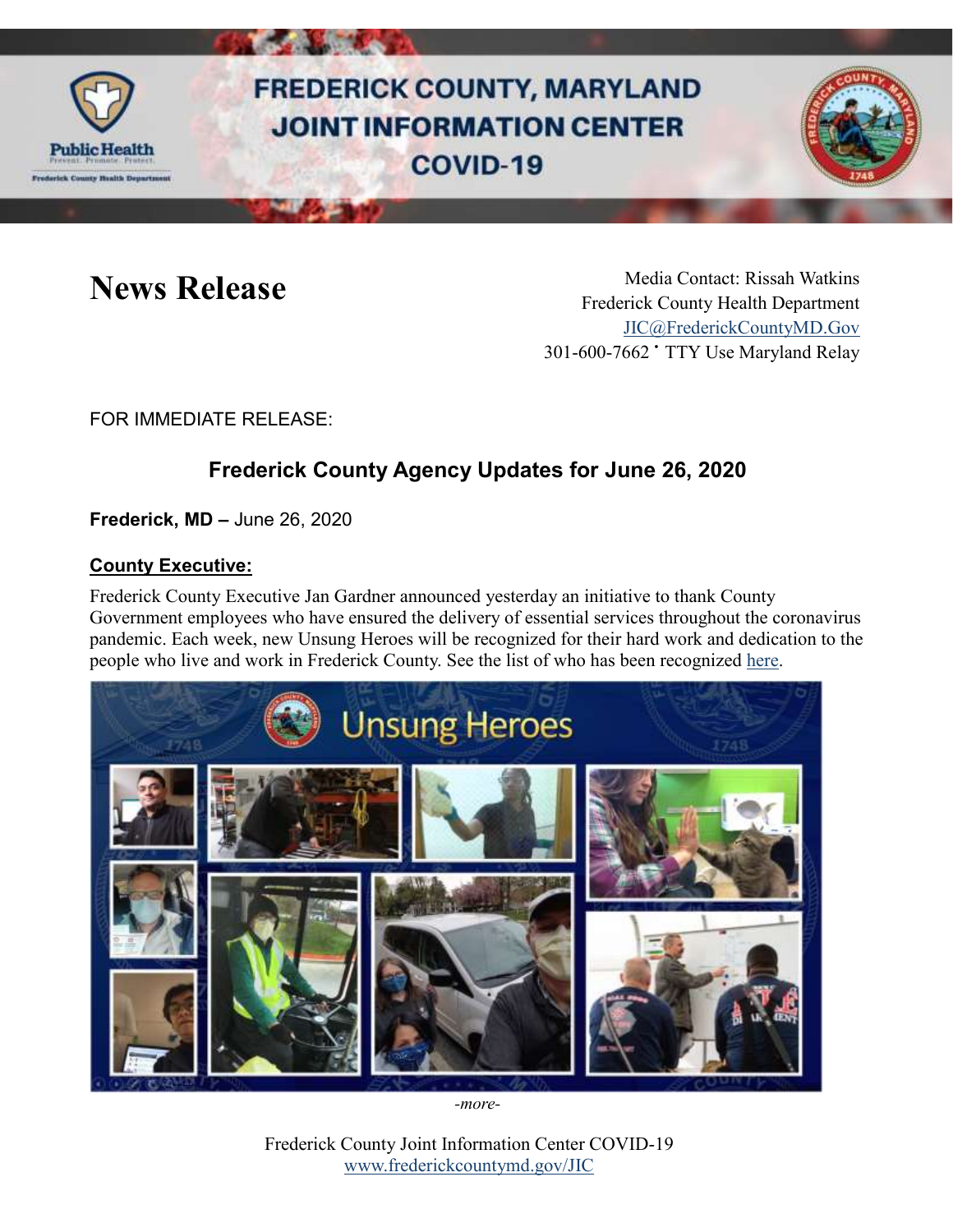

#### **Page 2/JIC**

#### **Frederick County Health Department:**

The Health Department is now reporting that 2,448 (+7 in 24hrs) residents have tested positive for COVID-19 and 109 (+0 in 24hrs) people have confirmed COVID-19 as cause of death. For more statistics, please visit [http://FrederickCountyMD.gov/COVIDstats.](http://frederickcountymd.gov/COVIDstats)

#### *Upcoming Testing Clinics*

The Frederick County Health Department testing clinics are open to the public with no appointment. Face coverings and physical distancing are required, but no documentation, insurance, or doctor's order is needed. Testing is FREE and you don't have to be sick to be tested.

Upcoming testing clinics will be at:

- Fridays in Thurmont in the municipal building parking lot, 615 E. Main Street, from 5-7pm
- June 27 at Asbury United Methodist Church, 101 W. All Saints Street in Frederick, 1-3pm
- Tuesdays at the Seton Center, 226 Lincoln Ave in Emmitsburg, 12-2pm

Go to [health.frederickcountymd.gov/coronavirus](https://health.frederickcountymd.gov/614/Novel-Coronavirus-COVID-19) for details.



*-more-*